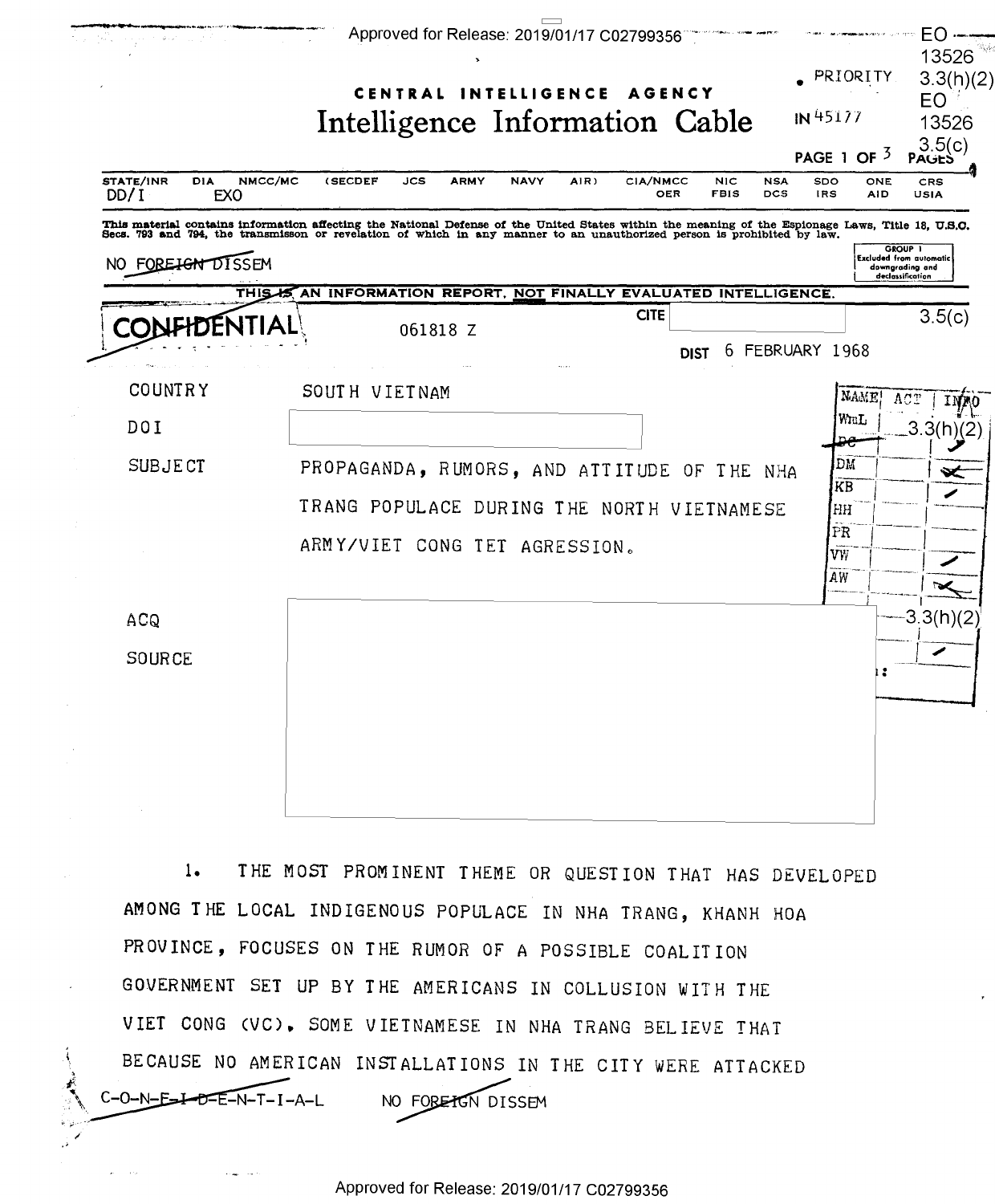Approved for Release: 2019/01/17 C02799356 **IN** 4 517 7 Approved for Release: 2019/01/17 0027-99356 .N' 45177

 $3.5(c)$ 

**PAGE 2 OF '3 PAGES**  PAGE 2 OF '3 PAGES

| $C-O-N-F-I-D-E-N-T-I-A-L$             | NO FORELON DISSEM |
|---------------------------------------|-------------------|
|                                       |                   |
| (dissem controls)<br>(classification) |                   |

...... ... , . .- ·•···-·,,.-

"fi. III-c4... -

 $\cdot$   $\cdot$   $\cdot$   $\cdot$ 

0-.' n-

·,

'1

CWHICH IS ERRONEOUS) THAT "WASHINGTON AND SAIGON", THROUGH (VHICH IS ERRONEOUS) THAT "VASHINGTON AND SAIGON", THROUGH A PREVIOUS ARRANGEMENT, HAD ALLOWED THE VC TO ATTACK GOVERNMENT OF VIET NAM CGV N) FORCES THROUGHOUT THE COUNTRY AND IF OF VIETNAM (GUN) FORCES THROUGHOUT THE COUNTRY AND IF POSSIBLE TAKE OVER CITIES AND TOWNS IN ORDER TO FORCE THE GVN POSSIBLE TAKE OVER CITIES AND TOVNS IN ORDER TO FORCE THE GVN INTO ACCEPTING A COALITION GOVERNMENT. AT PRESENT, THIS INTO ACCEPTING A COALITION GOVERNMENT. AT PRESENT, THIS RUMOR APPEARS TO BE SPREADING THROUGH THE VIETNAMESE POPULACE RUMOR APPEARS TO BE SPREADING THROUGH THE VIETNAMESE POPULACE WITH SIZEABLE MOMENTUM AND MANY PEOPLE SEEM TO BE PLACING UITH SIZEADLE MOMENTUM AND MANY PEOPLE SEEM TO BE PLACING CONSIDERABLE BELIEF IN ITS VALIDITY. CONSIDERADLE BELIEF IN ITS VALIDITY.

2. ALL LOCAL VIETNAMESE QUESTIONED FELT THAT THE BULK 2. ALL LOCAL VIETNAMESE GUESTIONED FELT THAT THE HULK Z. ALL LOCAL VILINAMESE QUESITONED FELI IAAT TAE BULA<br>OF\THE POPULA\_TION WAS ANGERED BY THE VC/NVA ATTACKS. THE FACT THAT THEY OCCURRED DURING TEI AND ESPECIALLY AFTER THE FACT THAT THEY OCCURRED DURING TET AND ESPECIALLY AFTER THE ENEMY HAD SPREAD LEAFLETS CALLING FOR A SEVEN DAY TRUCE PERIOD ENEMY HAD SPREAD LEAFLETS CALLING FOR A SEVEN DAY TRUCE PERIOD WAS DESCRIBED AS "DISGUSTING AND SHAMELESS." THE COMBINATION OF A BROKEN TRUCE PROMISE AND THE DEATH AND DESTRUCTION WHICH RESULTED FROM THE ATlACKS HAS CAUSED EVEN THOSE VIET-NHICH RESULTED FROM THE ATTACKS HAS CAUSED EVEN THOSE VIET» NAMESE SYMPATHETIC TO THE VC CAUSE TO CRITICIZE VIOLENTLY NAMESE SYMPATHETIC TO THE VC CAUSE TO CRITICIZE VIOLENTLY THE ENEMY'S EFFORT TO GAIN CONTROL OF THE LARGE URBAN CENTERS.

3. IN MOST INSTANCES, THE VIETNAMESE PEOPLE FELT THAT 5. IN MOST INSTANCES, THE VIETNAMESE PEOPLE FELT THAT THE LOCAL GVN FORCES REACTED PROMPTLY AND COURAGEOUSLY.

SOME WERE CONVINCED THAT CERTAIN GVN OFFICIALS POSSESSED SOME WERE CONVINCED THAT CERTAIN GVN OFFICIALS POSSESSED ACTED PROMPTLY AND COURAGEOUSE<br>T CERTAIN GVN OFFICIALS POSSE:<br>NO FOREIGH-DISSEM C-O-N-F-I-D-E-N-T-I-A-L NO FOREIGN-DISSEM

Approved for Release: 2019/01/17 C02799356 Approved for Release: 2019/01/17 C02799356